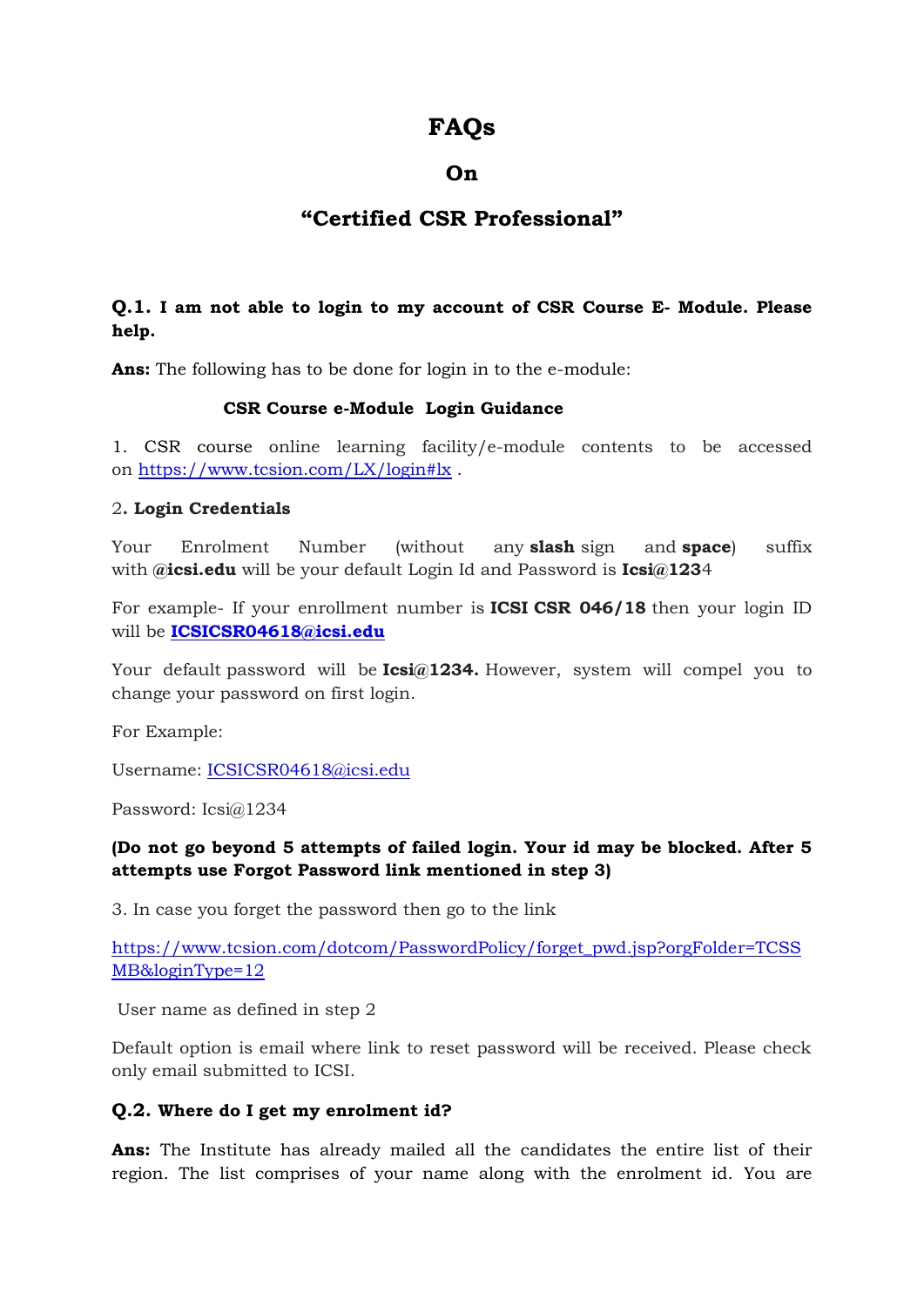requested to find/search your name in the list and check your enrolment id. Further you can check your id in the I-card which has also been sent to majority of the candidates.

### **Q.3. Whom should I contact in case of non – receipt of CSR Course ID cards.**

**Ans:** Some candidates even after lot of follow-ups have not sent their Graduation Proofs and their Photographs. If you have not submitted then please send the same on [Jyoti.bahl@icsi.edu](mailto:Jyoti.bahl@icsi.edu) till 15th December 2018, after which the ID card will not be issued.

### **Q.4. When will I get the assignment and what is the last date of submission?**

**Ans**: The assignment is to be submitted within a week of completion of each module. We will be sending you the assignments at the end of the first month which is 15th December. Upon receipt of the assignment you have to submit the same within one week i.e., 24th December, 2018.

#### **Q.5. When will the final examinations be held?**

**Ans**: In the Month of March 2019

### **Q.6. Will there be an option to choose Examination Centres?**

**Ans:** The detailed modalities of the final assessment shall be communicated in due course.

## **Q.7. How to fill up Exam Form?**

**Ans:** Online Form will be opened along with Instructions to fill up the form

#### **Q.8. When is the next batch scheduled?**

**Ans:** The next batch which will be notified through our website in February/March, 2019.

## **Q.9**. **I could not attend the Contact program. How to get the study material?**

**Ans:** The candidates who could not attend the contact programme have been sent the hard copy of the study material by post at their postal address given in the registration form. Further, they can also access the e-books on the portal by using their User Id and password.

## **Q.10.When will I get the audio book?**

**Ans:** The audio book of few chapters has been uploaded on the portal which you can access by using your login id and password. The other chapters in Module I & II will be available soon.